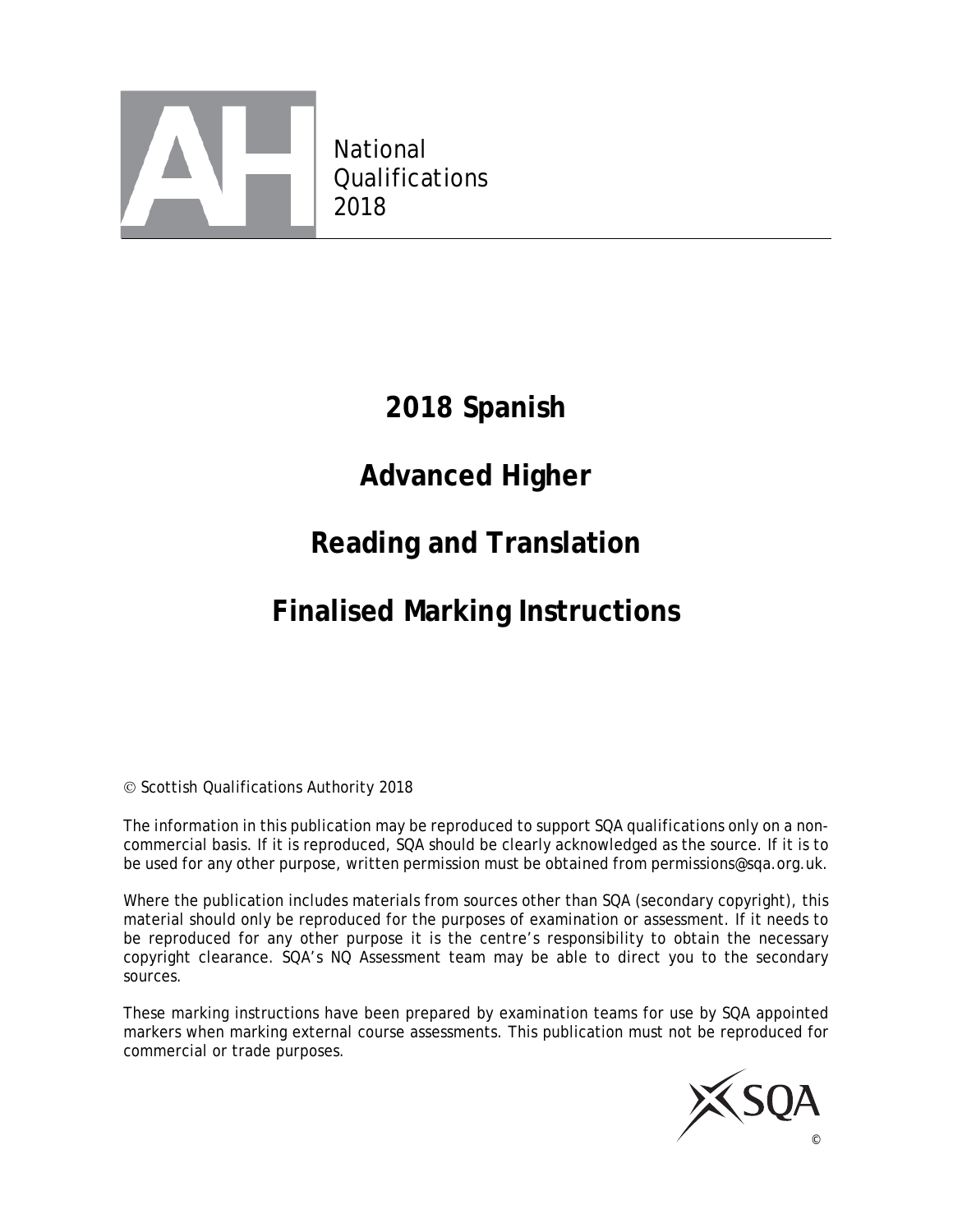#### **General marking principles for Advanced Higher Spanish Reading**

*This information is provided to help you understand the general principles you must apply when marking candidate responses to questions in this paper. These principles must be read in conjunction with the detailed marking instructions, which identify the key features required in candidate responses.* 

- **(a)** Marks for each candidate response must **always** be assigned in line with these general marking principles and the detailed marking instructions for this assessment.
- **(b)** Marking should always be positive. This means that, for each candidate response, marks are accumulated for the demonstration of relevant skills, knowledge and understanding: they are not deducted from a maximum on the basis of errors or omissions.
- **(c)** Award a mark to each answer. Marks are not transferable between questions.
- **(d)** The marks available in this paper are as follows:
	- **(i)** The first set of questions (worth 23 marks) in Section 1 requires candidates to provide answers based on comprehension of information from the text. The marks available for each question generally range between 1-4 marks.
	- **(ii)** The last question in Section 1 is the overall purpose question. For this question candidates must draw meaning from their overall understanding of the text. There is a maximum of 7 marks available for full reference to the text and detailed comment. Pegged marks of 5/3/1 are given for degrees of reference to the text and comment. 0 marks will be given where candidates show little or no inferential skills or understanding of the overall purpose of the text.
	- **(iii)** Section 2 is the translation question (worth 20 marks). For this question candidates must translate the underlined section of the text. The section for translation will be divided into 10 sense units. For each sense unit, 2, 1 or 0 marks will be awarded: 2 marks for a full translation, 1 for partial translation, and 0 for an unsuccessful attempt.
- **(e)** We use the term 'or any other acceptable answer' to allow for the possible variation in candidate responses. Credit should be given according to the accuracy and relevance of candidate's answers. Candidates may be awarded marks where the answer is accurate but expressed in their own words.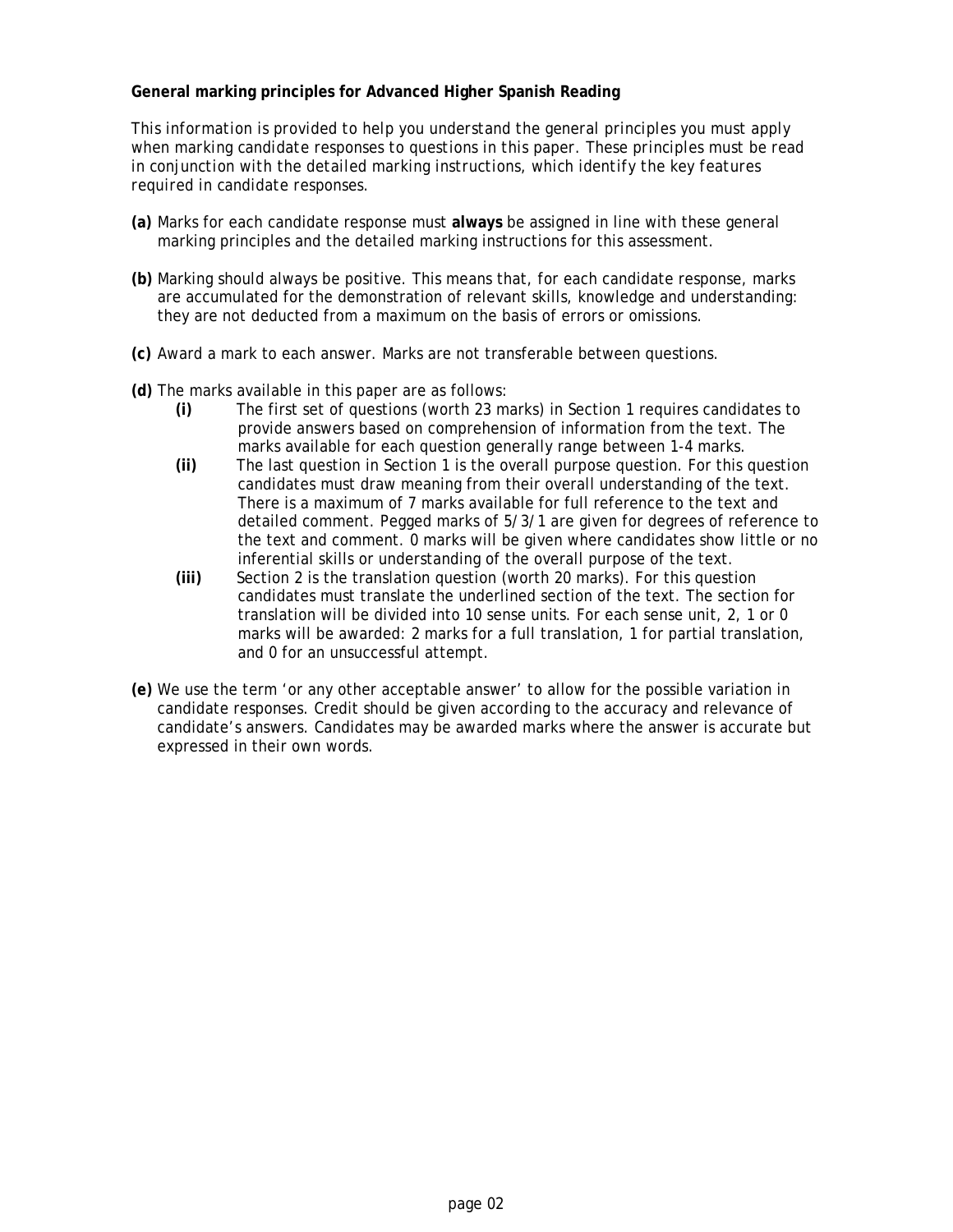## **Detailed marking instructions for each question**

## **Section 1 - Reading**

| Question      |  | Expected answer(s)                                                                                                             | Max<br>mark | Unacceptable answers                                                                 |
|---------------|--|--------------------------------------------------------------------------------------------------------------------------------|-------------|--------------------------------------------------------------------------------------|
| $\mathbf 1$ . |  | The political model/system prevents young people from<br>seeing/visualising/imagining/glimpsing any future (for themselves)    | 4           | Political climate                                                                    |
|               |  | The authorities do not recognise/reject intellectual merit/worth/<br>potential/value                                           |             | Deny<br>Intellectual achievement                                                     |
|               |  | (The authorities) make social mobility/promotion/rise/advancement<br>difficult/make it difficult to raise your social position |             | Obstruct/complicate social mobility                                                  |
|               |  | They believe that poverty is a virtue                                                                                          |             |                                                                                      |
| 2.            |  | (Fear of) being kidnapped/abducted<br>$\bullet$                                                                                | 4           |                                                                                      |
|               |  | Dying (as a result of a) being attacked in the street/being mugged                                                             |             | Street fight                                                                         |
|               |  | Not having access/getting to medicines for a chronic illness<br>$\bullet$                                                      |             | Chronical/severe<br>Affording medicines<br>Access to treatment                       |
|               |  | Losing your business due to a lack of supplies/resources                                                                       |             | Before the lack<br><b>Suppliers</b><br>Losing your job/enterprise<br>Losing business |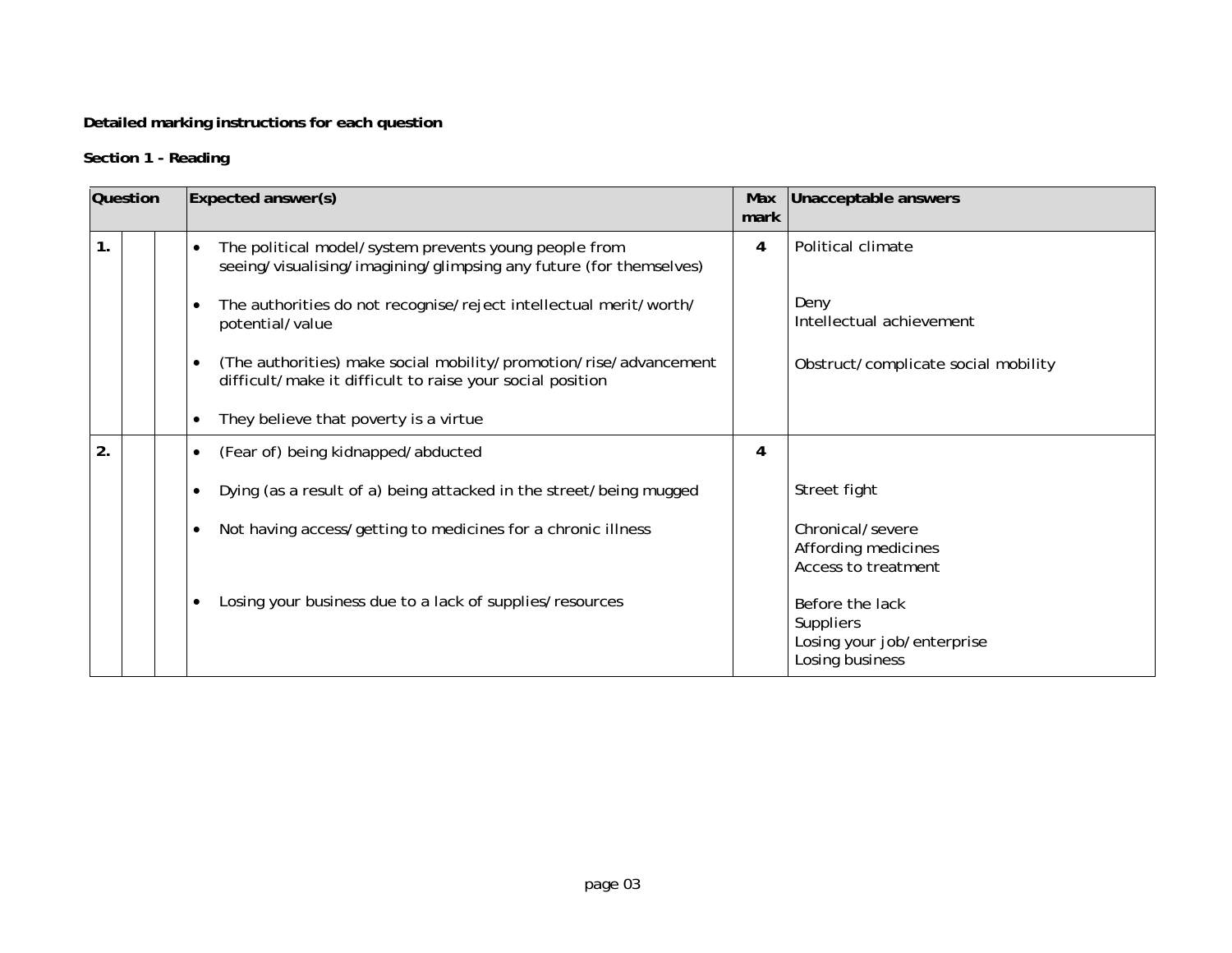|    | <b>Question</b> | Expected answer(s)                                                                                                                       | Max<br>mark    | Unacceptable answers                                                   |
|----|-----------------|------------------------------------------------------------------------------------------------------------------------------------------|----------------|------------------------------------------------------------------------|
| 3. |                 | Because it (is a nation which) has (openly) promoted the<br>$\bullet$<br>intake/admission/entry of foreign people/foreign admissions     | 4              | Income/integration (instead of intake)<br>Open-mindedness              |
|    |                 | It is where different/diverse types of races, cultures and traditions<br>$\bullet$<br>mix together/intermingle/are interspersed          |                |                                                                        |
|    |                 | It is (situated) close to Latin America<br>$\bullet$                                                                                     |                |                                                                        |
|    |                 | It is (easily) accessible/allows accessible travel in case they<br>$\bullet$<br>need/have to get back home                               |                | Accessible mobilisation/mobility/movement<br>Accessible transportation |
| 4. |                 | It began in the 80s with the political and economic crisis<br>$\bullet$                                                                  | $\mathbf{3}$   | 80 years ago                                                           |
|    |                 | It increased when president Hugo Chávez came to power/office<br>$\bullet$                                                                |                | Arrival of Hugo Chávez<br>Arrival of HC in the office                  |
|    |                 | He ordered the sacking/dismissal of 24,000 of the technical and<br>$\bullet$<br>scientific elite (from several oil and energy companies) |                | Redundancies<br><b>Technicians</b>                                     |
| 5. | (a)             | They wanted to escape the atrocities of the Second World War<br>$\bullet$                                                                | $\overline{2}$ |                                                                        |
|    |                 | (It) offered them refuge<br>$\bullet$                                                                                                    |                | Refugees<br>Shelter                                                    |
|    | (b)             | They fled/were fleeing/escaped (from) the dictatorship(s)/<br>dictator(s) of the 70s                                                     | $\overline{2}$ | Dictation instead of dictatorship                                      |
|    |                 | They wanted an improved/better financial/economic and safer/<br>$\bullet$<br>more secure/stable future                                   |                |                                                                        |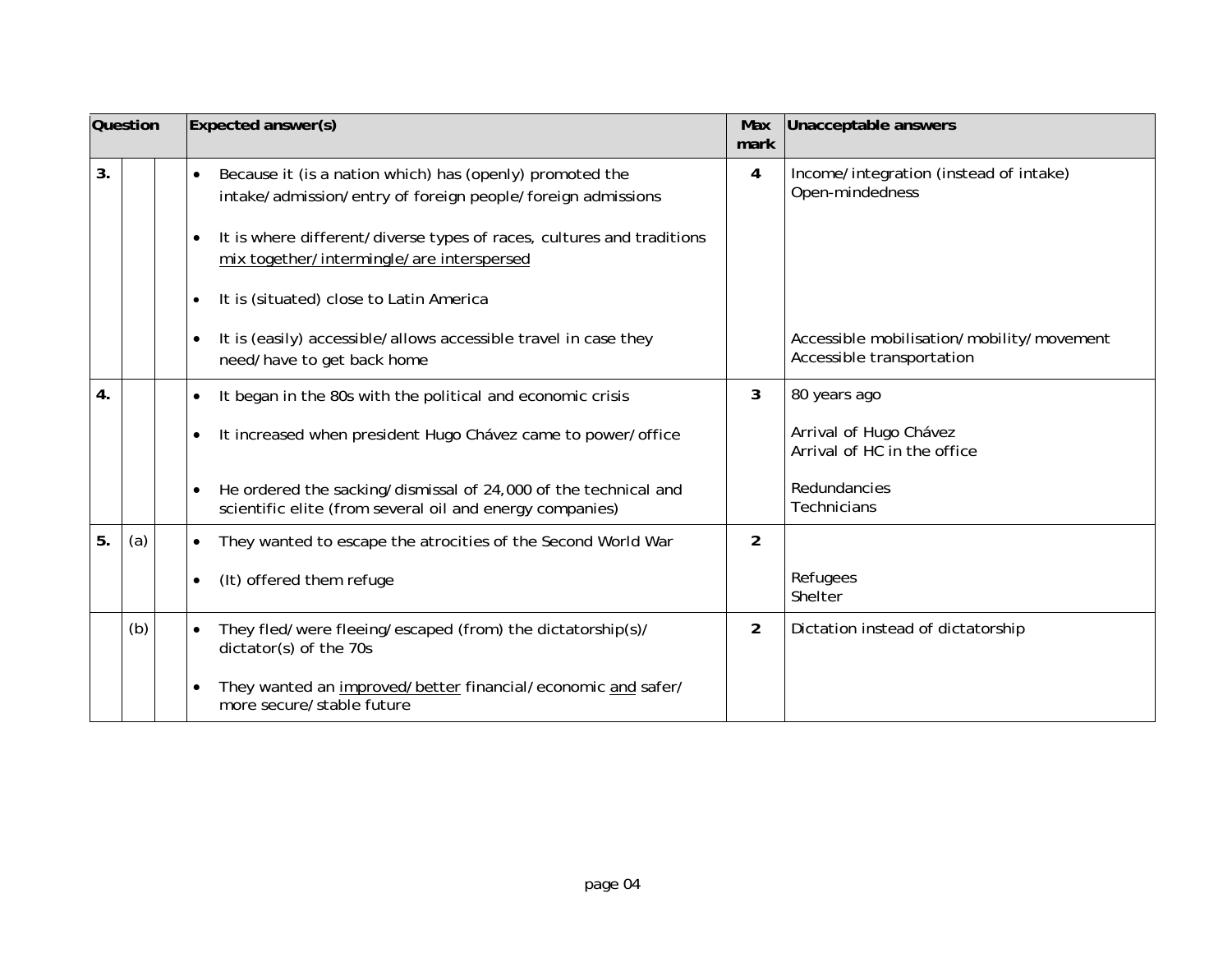| Question |  | $\mathsf{Expected}$ answer $\mathsf{(s)}$ | Max<br>mark                                                                                                        | Unacceptable answers |                                      |
|----------|--|-------------------------------------------|--------------------------------------------------------------------------------------------------------------------|----------------------|--------------------------------------|
| 6.       |  |                                           | Recognise that mobility on a worldwide/international scale/level is<br>an inescapable/unavoidable reality          | 4                    |                                      |
|          |  |                                           | Make the most/take advantage of qualified people who are<br>abroad/have moved away/are away/outside of the country |                      | who are outside (on its own)         |
|          |  |                                           | Encourage/motivate them/provide an incentive to work on national<br>projects                                       |                      | International projects               |
|          |  |                                           | Encourage them to help (with the) transfer of knowledge to Latin<br>America                                        |                      | Transfer of Latin American knowledge |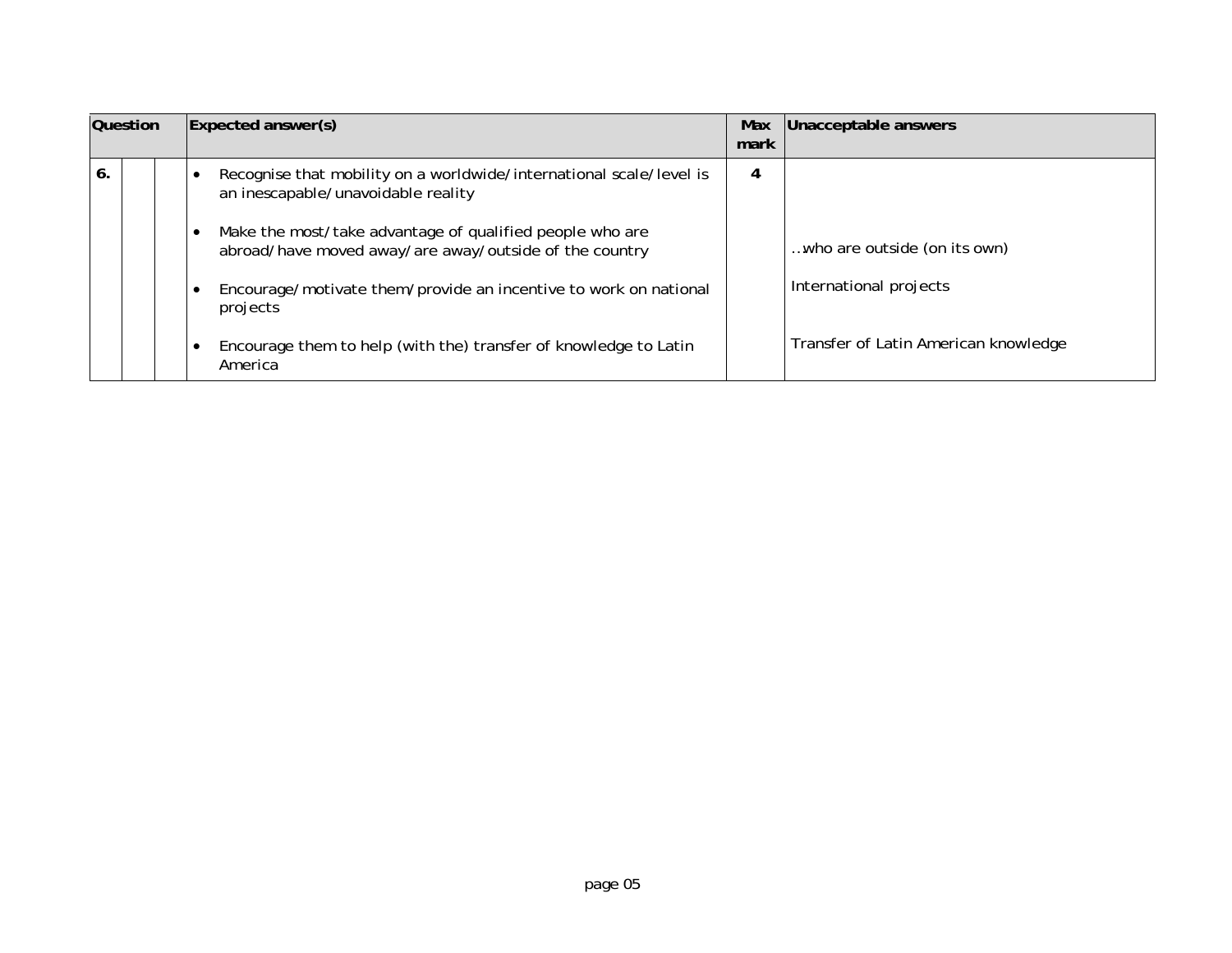| <b>Question</b> | Expected answer(s)                                                                                                                                                                                                                                                                                                                                                                                                                                                                                                                                                                                                                                                                  | Max<br>mark | Additional guidance            |                                                                                                                                                                                                                                                                                                                                                             |
|-----------------|-------------------------------------------------------------------------------------------------------------------------------------------------------------------------------------------------------------------------------------------------------------------------------------------------------------------------------------------------------------------------------------------------------------------------------------------------------------------------------------------------------------------------------------------------------------------------------------------------------------------------------------------------------------------------------------|-------------|--------------------------------|-------------------------------------------------------------------------------------------------------------------------------------------------------------------------------------------------------------------------------------------------------------------------------------------------------------------------------------------------------------|
| 7.              | Overall purpose<br>$\bullet$<br>- The purpose of the writer is to examine the impact of skilled<br>professionals leaving their countries of origin in Latin America.                                                                                                                                                                                                                                                                                                                                                                                                                                                                                                                | 7           | Pegged<br>marks                | Criteria                                                                                                                                                                                                                                                                                                                                                    |
|                 | Points made<br>$\bullet$<br>Possible answers include:<br>- He considers the reasons as to why this emigration is taking place<br>- He outlines the reasons why they want to leave<br>- Makes the point that countries like Peru and Chile, in recent<br>years, have been keeping their talented people<br>- Comes up with a suggestion in the last paragraph as to how Latin<br>America can get its skilled intellectuals back to the region<br>- He offers suggestions on how this trend could be reversed<br>Ends on a positive note, suggesting that there are ways for Latin                                                                                                    |             | $\mathbf{7}$<br><b>OR</b><br>5 | The candidate provides a clear,<br>concise and reflective answer,<br>drawing inferences which are<br>entirely appropriate, analytical and<br>which demonstrate a sophisticated<br>and accurate reading of the text.<br>The answer clearly relates to the<br>advice given in the Expected<br>answer(s) column, or any other<br>equally appropriate response. |
|                 | America to view perceived problems as opportunities<br>Language/Techniques used<br>Possible answers include:<br>- Title of passage is framed as a question to invite the reader to<br>consider the reasons for skilled workers leaving Latin America<br>- Uses quotations from experts to substantiate and add<br>authenticity/lend weight to his arguments<br>- He uses historical/political facts like Second World War/<br>dictatorships/Hugo Chávez to reinforce what he is saying<br>- He uses statistics to highlight increasing numbers leaving Latin<br>America and to add weight to his line of reasoning<br>- He uses the word 'invadida' to emphasise the high number of |             | 3<br><b>OR</b><br>$\mathbf{1}$ | The candidate provides an answer<br>which may contain some degree of<br>misreading, but which offers<br>evidence of appropriate inferencing<br>skills. The candidate may, however,<br>tend to supply information from the<br>text with little attempt to draw<br>inferences.                                                                                |
|                 |                                                                                                                                                                                                                                                                                                                                                                                                                                                                                                                                                                                                                                                                                     |             | 0                              | The candidate's answer simply<br>provides information to be found in<br>the text with no attempt to draw<br>inferences.                                                                                                                                                                                                                                     |
|                 | requests in Venezuela from students wanting to work abroad<br>- Careful choice of forceful language like 'un nivel alarmante' (line<br>3) and 'una pérdida dramática de capital humano' (line 48) etc<br>- Repetition of phrases like 'fuga de cerebros/de talentos' to<br>emphasise idea that skilled people are leaving their countries to<br>reinforce the consequences of losing such talent                                                                                                                                                                                                                                                                                    |             |                                |                                                                                                                                                                                                                                                                                                                                                             |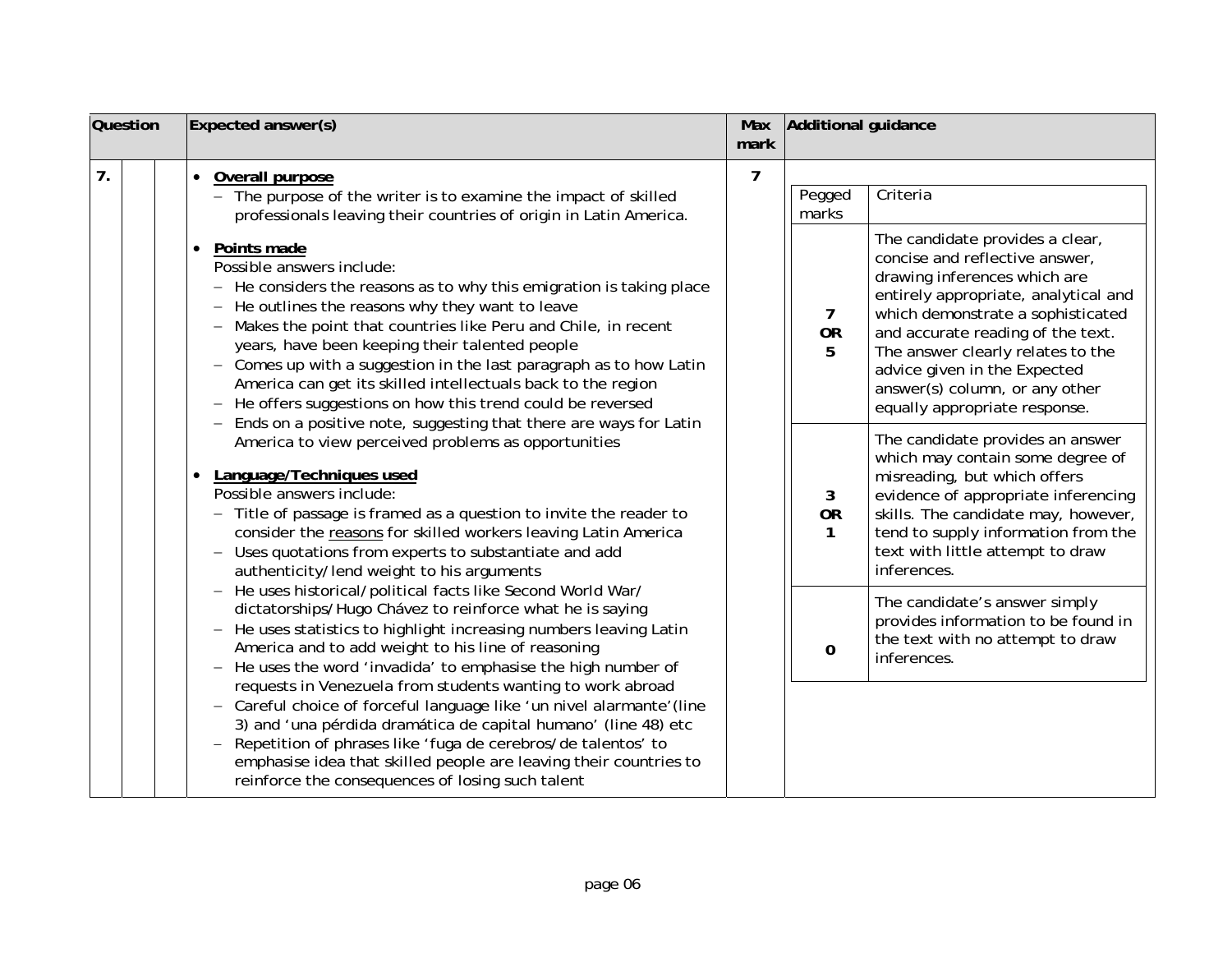| Question | Expected answer(s)                                                                                          | <b>Max</b><br>mark | <b>Additional guidance</b>                                                                                                                                                                                                                                                                                                                                                                                                                                                                                                                                                                                                                                                                                                                                                                                                                                                                                                                                                                                        |
|----------|-------------------------------------------------------------------------------------------------------------|--------------------|-------------------------------------------------------------------------------------------------------------------------------------------------------------------------------------------------------------------------------------------------------------------------------------------------------------------------------------------------------------------------------------------------------------------------------------------------------------------------------------------------------------------------------------------------------------------------------------------------------------------------------------------------------------------------------------------------------------------------------------------------------------------------------------------------------------------------------------------------------------------------------------------------------------------------------------------------------------------------------------------------------------------|
| 8.       | Translate the underlined section into English: (lines 27-33)<br>La fuga de cerebros económico y científico. | 20                 | The translation into English is allocated 20 marks. The<br>text for translation will be divided into a number of<br>sense units. Each sense unit is worth 2 marks, which<br>will be awarded according to the quality and accuracy<br>of the translation into English. In assessing the<br>candidate's performance, the descriptions detailed<br>below will be used. Each sense unit will be awarded<br>one of the marks shown.<br>$2 - Good:$<br>Essential information and relevant details are<br>understood and conveyed clearly and accurately, with<br>appropriate use of English.<br>1 - Satisfactory:<br>Essential information is understood and conveyed<br>clearly and comprehensibly, although some of the<br>details may be translated in an imprecise or<br>inaccurate manner. The key message is conveyed in<br>spite of inaccuracies and weaknesses in the use of<br>English.<br>0 - Unsatisfactory:<br>The candidate fails to demonstrate sufficient<br>understanding of the essential information. |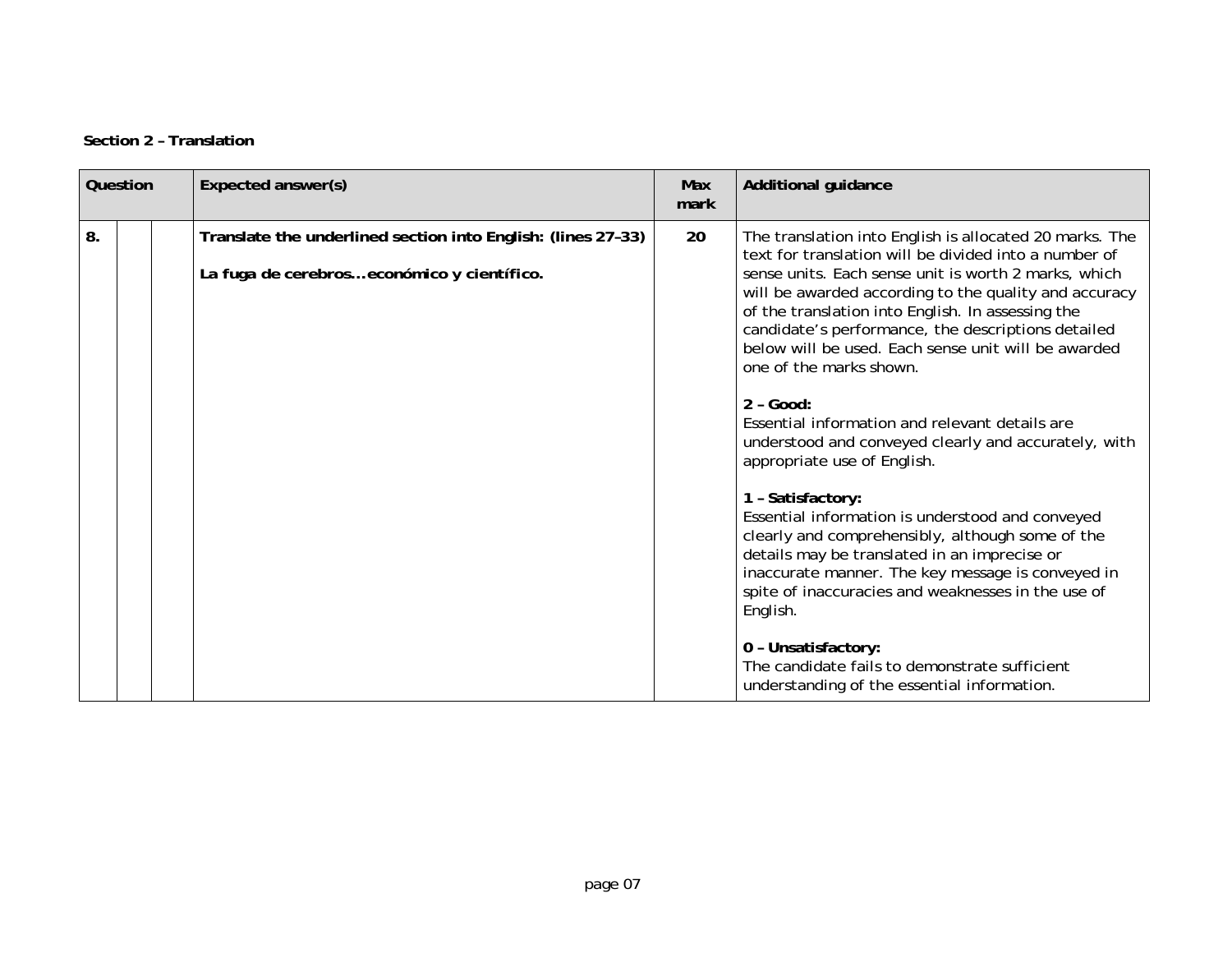| <b>Text</b>                                                                                  | Good<br>2 marks                                                                                                                                    | Satisfactory<br>1 mark                                  | Unsatisfactory<br>0 marks                                          |
|----------------------------------------------------------------------------------------------|----------------------------------------------------------------------------------------------------------------------------------------------------|---------------------------------------------------------|--------------------------------------------------------------------|
| Unit 1                                                                                       |                                                                                                                                                    |                                                         |                                                                    |
| La fuga de cerebros ha aumentado                                                             | The brain drain has increased                                                                                                                      | The loss of great minds                                 | The flight/elopement of<br>brains/brainy people                    |
|                                                                                              |                                                                                                                                                    |                                                         | The fugue of intelligence                                          |
| Unit 2                                                                                       |                                                                                                                                                    |                                                         |                                                                    |
| a medida que se han intensificado la<br>polarización política y los problemas<br>económicos. | as/while political polarisation and<br>economic problems have intensified.                                                                         | As the political<br>polarisation<br>At the same time as | Any reference to size/measure<br>To the extent that<br>As a result |
| Unit $3$                                                                                     |                                                                                                                                                    |                                                         |                                                                    |
| Un informe reciente indica que uno de<br>cada diez venezolanos                               | A/one recent report/study shows/<br>indicates/demonstrates that one in<br>(every) ten Venezuelans                                                  |                                                         | Survey/statement<br>Wrong tense eg<br>showed/indicated etc         |
| Unit 4                                                                                       |                                                                                                                                                    |                                                         |                                                                    |
| está buscando información sobre cómo<br>abandonar su país.                                   | is looking/searching for information<br>on/about how to leave his/her country.                                                                     | Looking at information                                  | Finding information                                                |
| Unit 5                                                                                       |                                                                                                                                                    |                                                         |                                                                    |
| La mayoría se dirige a los Estados<br>Unidos;                                                | The majority/most of them head<br>for/towards/to the United States;                                                                                | Go to                                                   | Any reference to direct<br>Aim for<br>Look towards                 |
| Unit 6                                                                                       |                                                                                                                                                    |                                                         |                                                                    |
| le sigue Europa y otros países de América<br>Latina, sobre todo Colombia,                    | (this is) followed by/then Europe and<br>other Latin American countries/<br>countries of/in Latin/South America,<br>especially/above all Colombia, |                                                         | They follow Europe                                                 |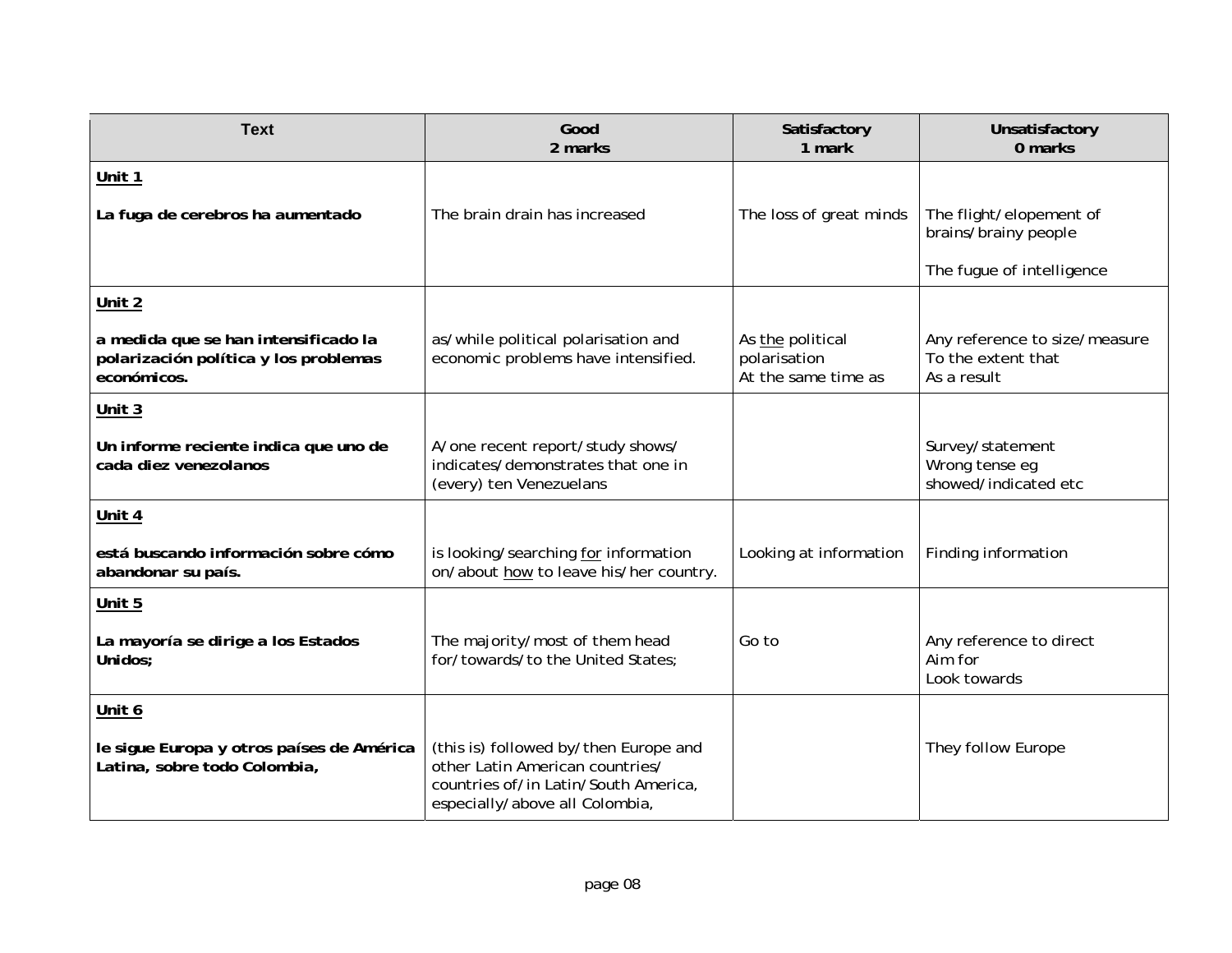| <b>Text</b>                                                       | Good<br>2 marks                                                                                              | Satisfactory<br>1 mark      | Unsatisfactory<br>0 marks                                |
|-------------------------------------------------------------------|--------------------------------------------------------------------------------------------------------------|-----------------------------|----------------------------------------------------------|
| Unit 7                                                            |                                                                                                              |                             |                                                          |
| donde se encuentran muchos de los<br>empresarios petroleros,      | where many of the oil industry<br>tycoons/businessmen are (found),                                           |                             | They find                                                |
|                                                                   |                                                                                                              |                             | Petrol(eum) businessmen                                  |
|                                                                   |                                                                                                              |                             | Companies/businesses                                     |
| Unit 8                                                            |                                                                                                              |                             |                                                          |
| y Ecuador, que a pesar de ser un aliado<br>político de Venezuela, | and Ecuador, which despite/in spite of<br>being a political ally of/to Venezuela,                            |                             | Any reference to weight or<br>weighing/think or thinking |
| Unit 9                                                            |                                                                                                              |                             |                                                          |
| incentiva la inmigración del talento<br>extranjero                | encourages /boosts (the) immigration of<br>foreign talent                                                    | Incentivises<br>Encouraging | <b>Talented foreigner</b>                                |
|                                                                   |                                                                                                              | The foreign talent          |                                                          |
| <b>Unit 10</b>                                                    |                                                                                                              |                             |                                                          |
| que aporte a su desarrollo económico y<br>científico.             | which (may/might) contribute(s) to<br>its/their/the country's economic and<br>scientific development/growth. | Economical                  | Allows/brings<br>Leads to                                |
|                                                                   | the economic and scientific<br>development of the country.                                                   |                             |                                                          |

**[END OF MARKING INSTRUCTIONS]**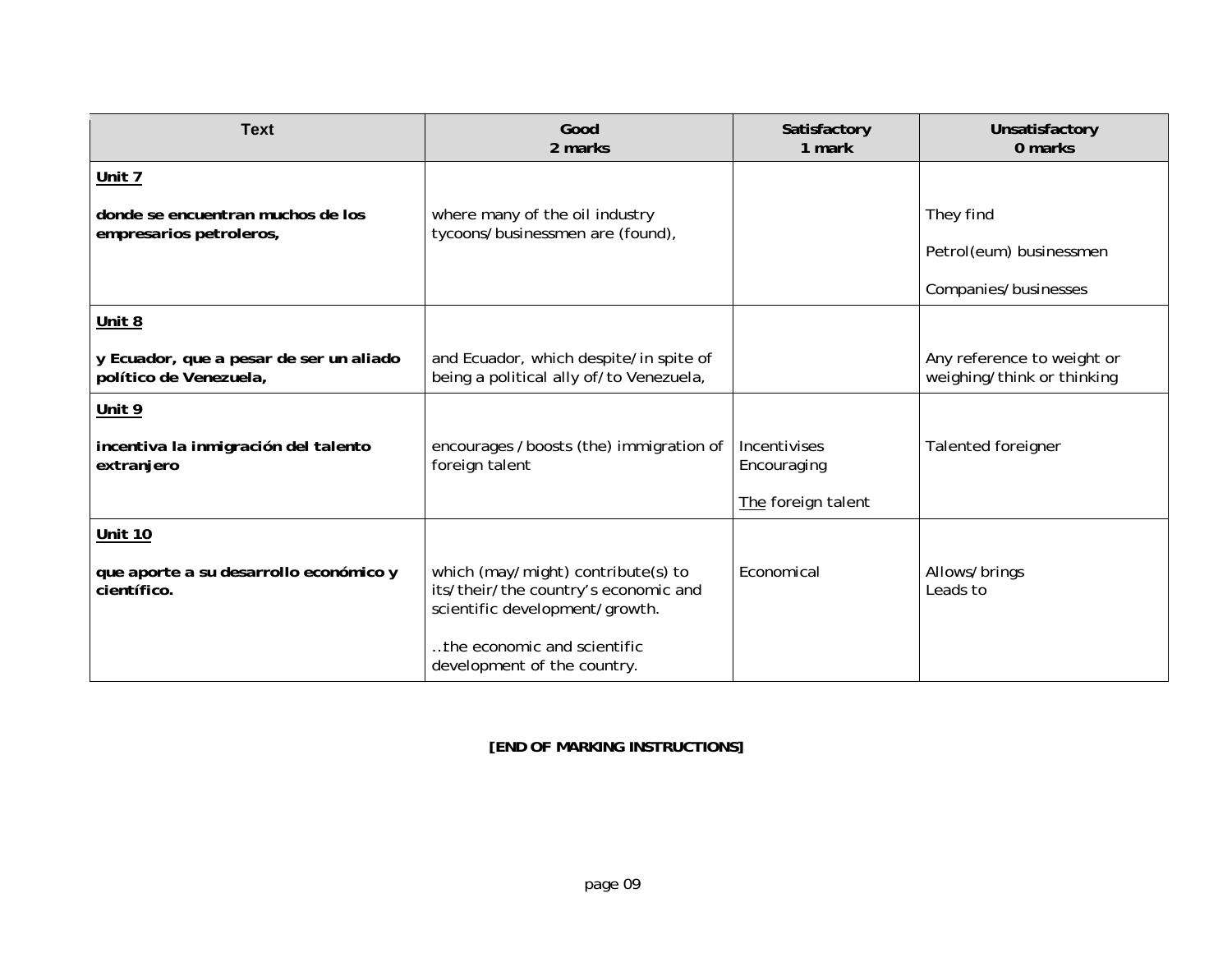

 National **Qualifications** 2018

# **2018 Spanish**

# **Advanced Higher**

# **Listening and Discursive Writing**

# **Finalised Marking Instructions**

Scottish Qualifications Authority 2018

The information in this publication may be reproduced to support SQA qualifications only on a noncommercial basis. If it is reproduced, SQA should be clearly acknowledged as the source. If it is to be used for any other purpose, written permission must be obtained from permissions@sqa.org.uk.

Where the publication includes materials from sources other than SQA (secondary copyright), this material should only be reproduced for the purposes of examination or assessment. If it needs to be reproduced for any other purpose it is the centre's responsibility to obtain the necessary copyright clearance. SQA's NQ Assessment team may be able to direct you to the secondary sources.

These marking instructions have been prepared by examination teams for use by SQA appointed markers when marking external course assessments. This publication must not be reproduced for commercial or trade purposes.

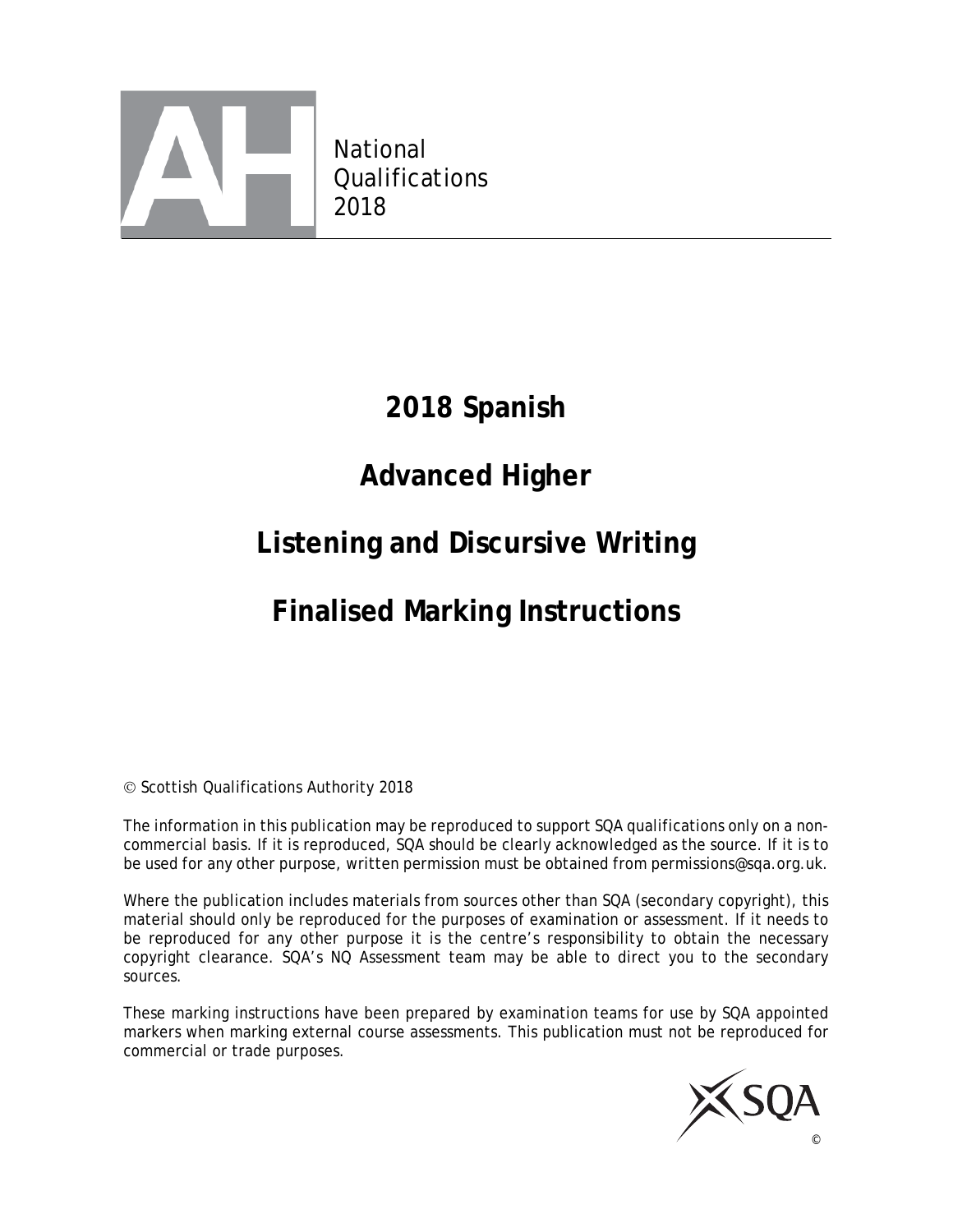#### **General marking principles for Advanced Higher Spanish Listening**

*This information is provided to help you understand the general principles you must apply when marking candidate responses to questions in this paper. These principles must be read in conjunction with the detailed marking instructions, which identify the key features required in candidate responses.* 

- **(a)** Marks for each candidate response must **always** be assigned in line with these general marking principles and the detailed marking instructions for this assessment.
- **(b)** Marking should always be positive. This means that, for each candidate response, marks are accumulated for the demonstration of relevant skills, knowledge and understanding: they are not deducted from a maximum on the basis of errors or omissions.
- **(c)** Award a mark to each answer. Marks are not transferable between questions and the answers for each question must come from the item.
- **(d)** The marking instructions indicate the essential idea that a candidate should provide for each answer. We use the term 'or any other acceptable answer' to allow for the possible variation in candidate responses. Credit should be given according to the accuracy and relevance of candidate's answers. Candidates may be awarded marks where the answer is accurate but expressed in their own words.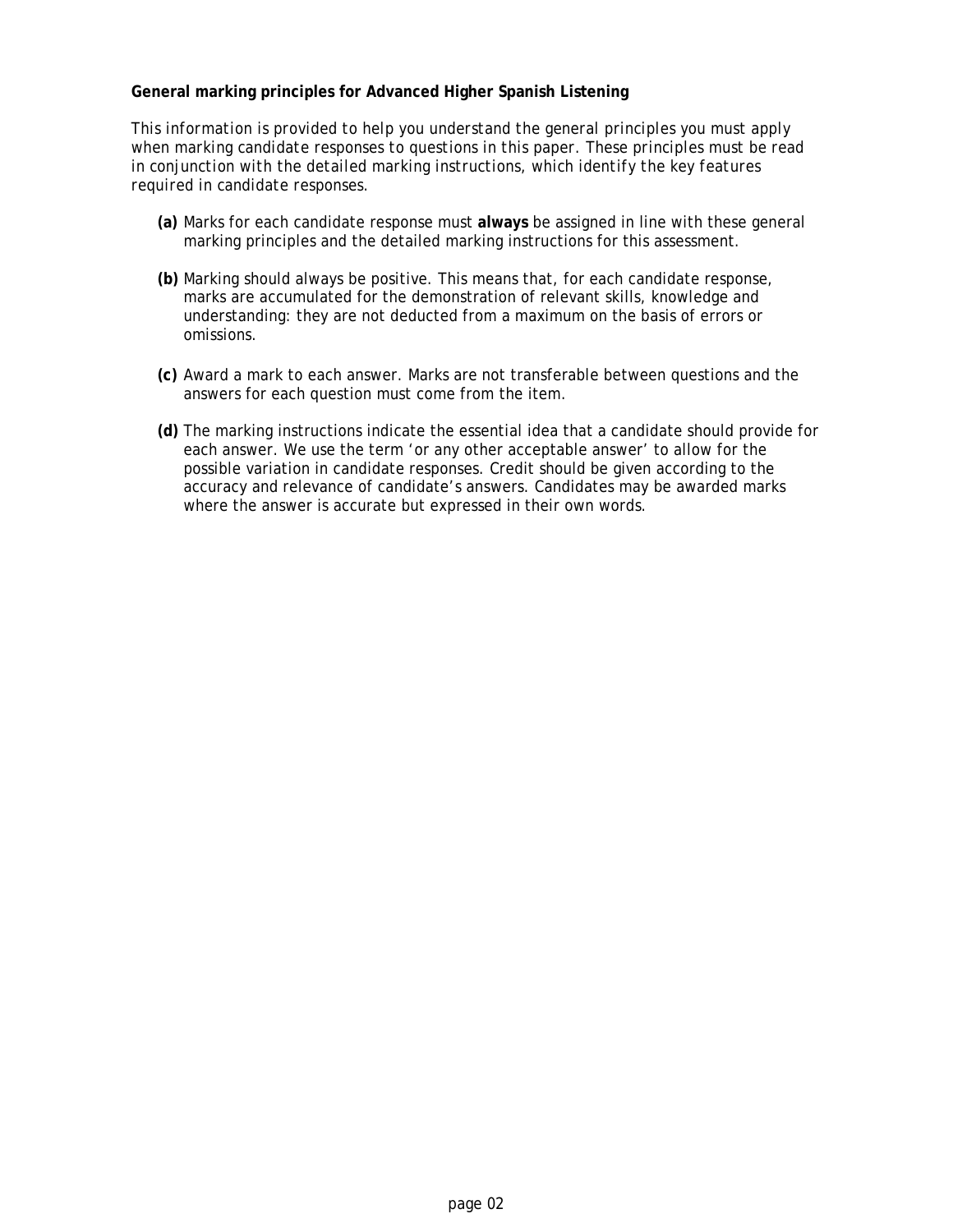## **Detailed marking instructions for each question - Listening**

### **Item 1**

| Question |     |                                                                 | Expected answer(s)                                                                                       |                | Unacceptable answers                                                        |
|----------|-----|-----------------------------------------------------------------|----------------------------------------------------------------------------------------------------------|----------------|-----------------------------------------------------------------------------|
| 1.       | (a) |                                                                 | Many families (already) have economic/money/financial<br>problems/difficulties/suffering economically    | $\overline{2}$ | Suffering from a poor economy                                               |
|          |     |                                                                 | The weather was awful/so bad/terrible<br>$\bullet$                                                       |                | The weather was bad<br>They had a bad time                                  |
|          | (b) |                                                                 | (More than) 120,000<br>$\bullet$                                                                         | 1              |                                                                             |
|          | (c) |                                                                 | At the entrances/doors (of thousands) of<br>supermarkets/outside supermarkets                            | $\overline{2}$ | Openings of supermarkets                                                    |
|          |     |                                                                 | And shopping centres all over Spain/the country<br>$\bullet$                                             |                |                                                                             |
|          | (d) | The experience/it was (very)<br>rewarding/gratifying/satisfying |                                                                                                          | 3              | Great experience                                                            |
|          |     |                                                                 | And the atmosphere (so) fabulous/amazing                                                                 |                | Fnvironment                                                                 |
|          |     |                                                                 | They plan/are going to/will do it again/repeat it next year                                              |                | It should happen next year                                                  |
|          | (e) |                                                                 | (They provided a) generous/wide/extensive<br>$\bullet$<br>online/internet coverage/promotion/advertising | 1              | Generosity<br>Excessive/amplifying coverage<br>They increased the promotion |
|          | (f) |                                                                 | Joint/united spirit/solidarity of the Spanish people                                                     | 1              | Common spirit                                                               |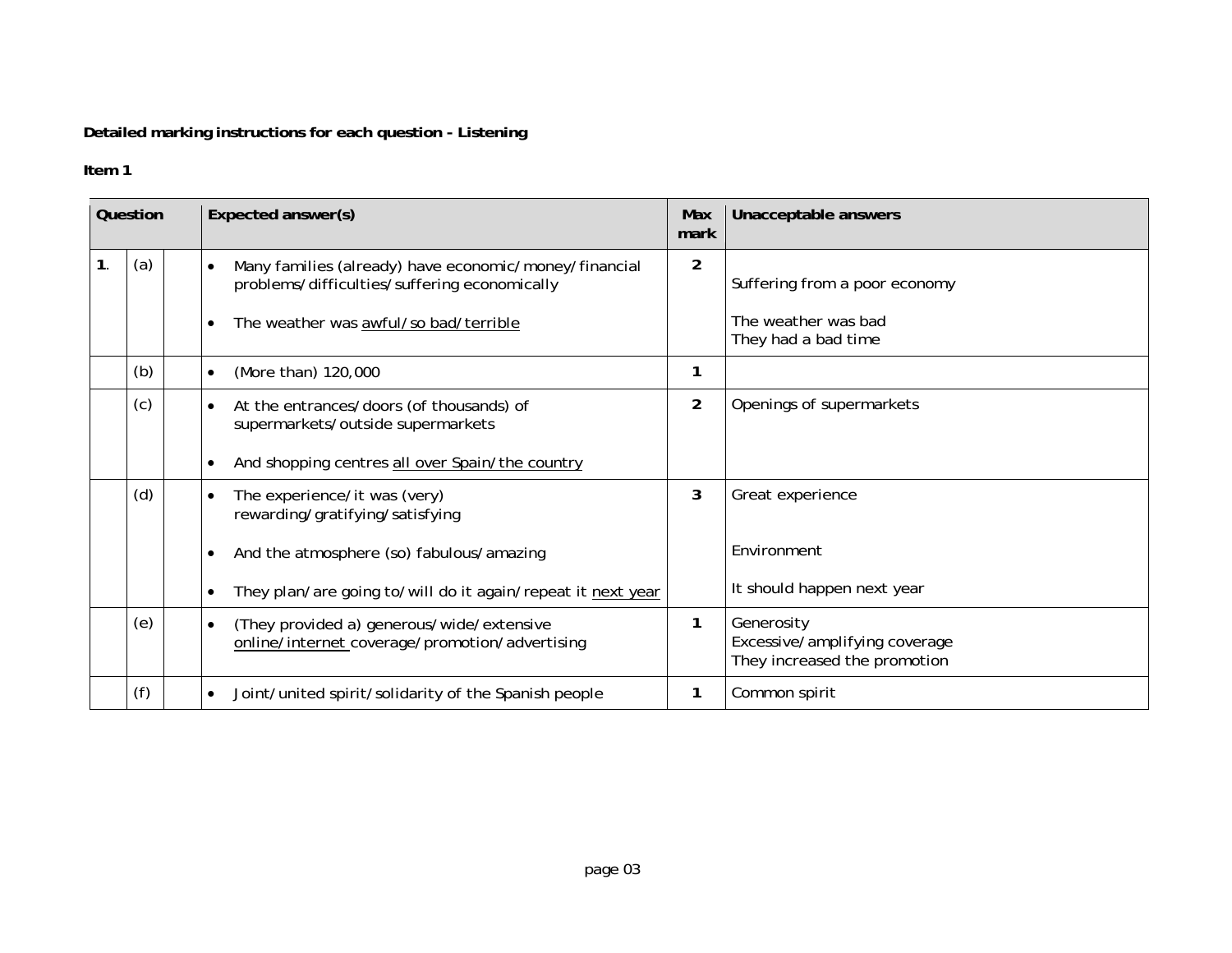### **Item 2**

| Question |     |     | Expected answer(s)                                                                      | Max<br>mark    | Unacceptable answers                                                |
|----------|-----|-----|-----------------------------------------------------------------------------------------|----------------|---------------------------------------------------------------------|
| 2.       | (a) |     | (So) many people are having a bad time/finding it hard<br>$\bullet$<br><b>OR</b>        | 1              | Any reference to spending time<br>Any reference to sickness/illness |
|          |     |     | (So) many people are in a vulnerable (situation)/are<br>$\bullet$<br>feeling vulnerable |                |                                                                     |
|          | (b) |     | They are not going to solve anything/aren't/never the<br>$\bullet$<br>solution          | $\mathbf{1}$   | It's not a good idea                                                |
|          | (c) | (i) | They throw away/throw out huge amount(s) of<br>$\bullet$<br>products/food               | 1              | Throw out rubbish/waste                                             |
|          |     | (i) | Because of/due to their expiry/sell by date<br>$\bullet$                                | $\overline{2}$ |                                                                     |
|          |     |     | • It is easier than selling them at a lower price                                       |                |                                                                     |
|          | (d) |     | (If there were) no need for food banks<br>$\bullet$                                     | 1              | Don't have food banks                                               |
|          | (e) |     | The number of volunteers/(more than) 100,000<br>$\bullet$<br>volunteers                 | 1              |                                                                     |
|          | (f) |     | Used to be/were middle-aged people<br>$\bullet$                                         | 5              |                                                                     |
|          |     |     | School pupils who helped their neighbours<br>$\bullet$                                  |                |                                                                     |
|          |     |     | There are more older/retired people<br>٠                                                |                |                                                                     |
|          |     |     | More volunteers were women<br>$\bullet$                                                 |                |                                                                     |
|          |     |     | Now men are in the majority                                                             |                |                                                                     |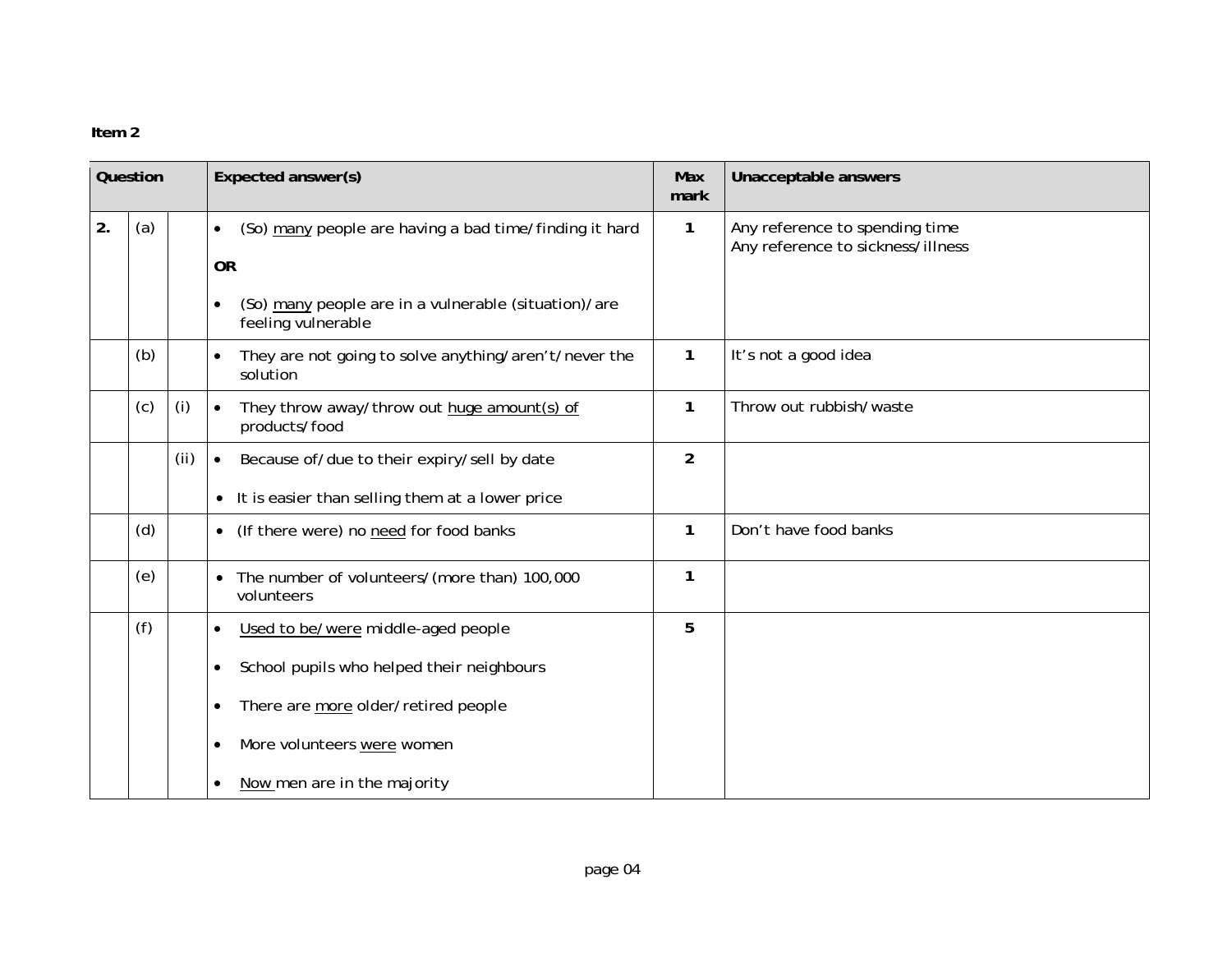| Question |     | Expected answer(s)                                                                 | Max<br>mark | Unacceptable answers                          |
|----------|-----|------------------------------------------------------------------------------------|-------------|-----------------------------------------------|
|          | (g) | Young people without experience                                                    | 3           | Teenagers/children<br>Wanting experience      |
|          |     | Unemployed people                                                                  |             |                                               |
|          |     | People who want to get back to work/into the job market                            |             |                                               |
|          | (h) | Improve your CV/fill in any gaps in your CV                                        | 3           |                                               |
|          |     | Help you gain experience in a new field/area                                       |             | New experiences (on its own)                  |
|          |     | Give you an advantage when looking for a job                                       |             | Helps you find a job                          |
|          | (i) | Investing/spending their time in a good/quality<br>$\bullet$<br>training/education |             | Higher education/qualified training/formation |
|          | (j) | (That you have) given your time and energy to a good cause                         |             |                                               |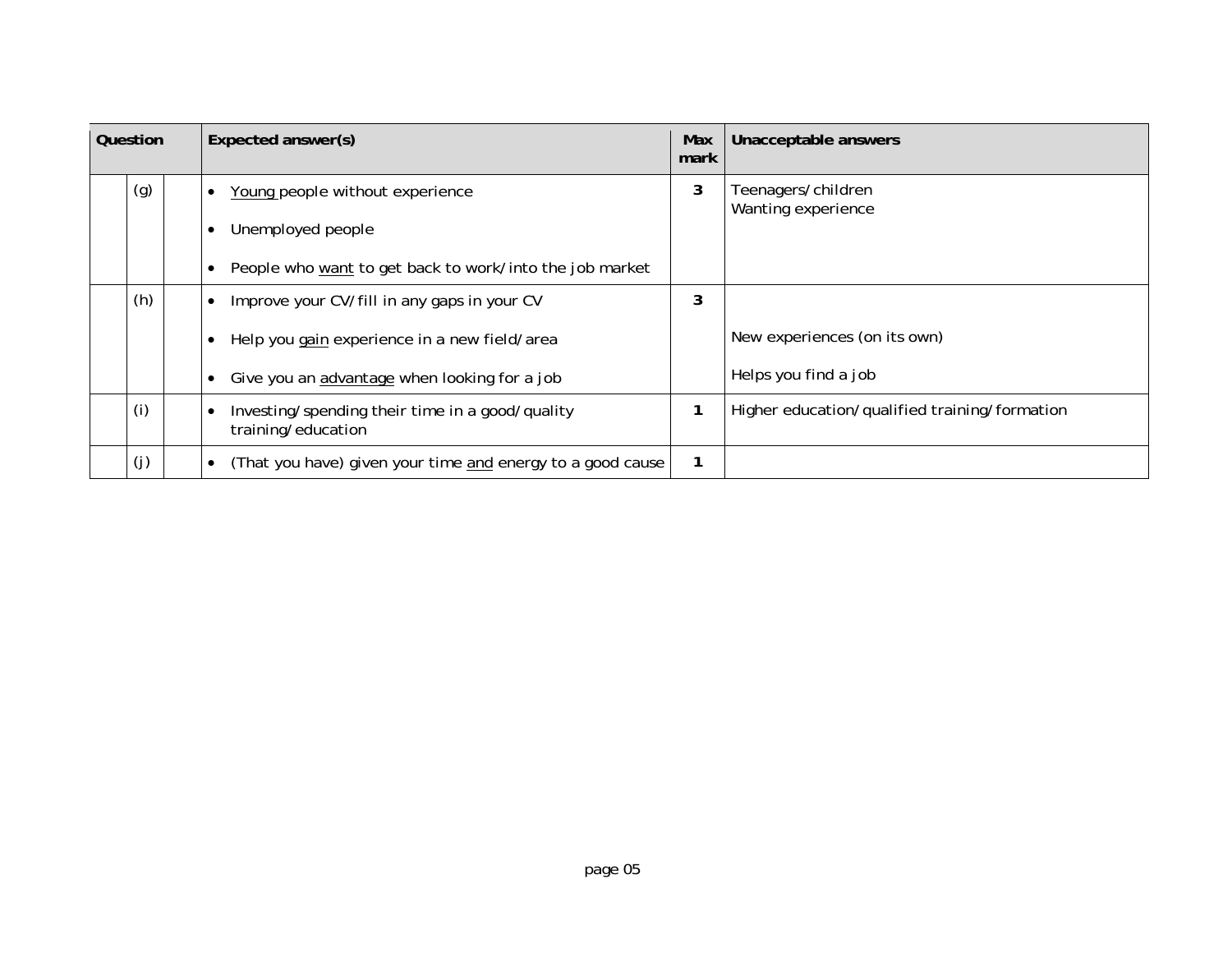### **General marking principles for Advanced Higher Spanish Discursive Writing**

*This information is provided to help you understand the general principles you must apply when marking candidate responses to questions in this paper. These principles must be read in conjunction with the detailed marking instructions, which identify the key features required in candidate responses.* 

- **(a)** Marks for each candidate response must **always** be assigned in line with these general marking principles and the detailed marking instructions for this assessment.
- **(b)** Marking should always be positive. This means that, for each candidate response, marks are accumulated for the demonstration of relevant skills, knowledge and understanding: they are not deducted from a maximum on the basis of errors or omissions.
- **(c)** Marking should be holistic. There may be strengths and weaknesses in the piece of writing; markers should focus as far as possible on the strengths, taking account of weaknesses only where they significantly detract from the overall impression. Three main aspects of the piece of writing should be considered:
	- (i) content
	- (ii) accuracy
	- (iii) language resource variety, range, structures
- **(d)** Using the pegged marks table, the marker should first select the row of the table in which the descriptors most closely match the candidate's piece of writing. Once that row has been identified, the assessor should follow this guidance:
	- If the evidence largely matches the descriptors across all of the aspects of the work, award the higher of the two available marks.
	- If the evidence largely matches the descriptors across most of the aspects of the work, award the lower of the two marks available.
- **(e)** If markers are in doubt about which of two adjacent rows to select: select the upper row and award the lower pegged mark in that row.
- **(f)** Markers can award the highest pegged mark (40) for writing even if there are minor errors. These should not detract from the overall impression.
- **(g)** Candidates are instructed to write 250-300 words. The general and detailed marking instructions should be applied even where the length of the piece of writing falls outside this range.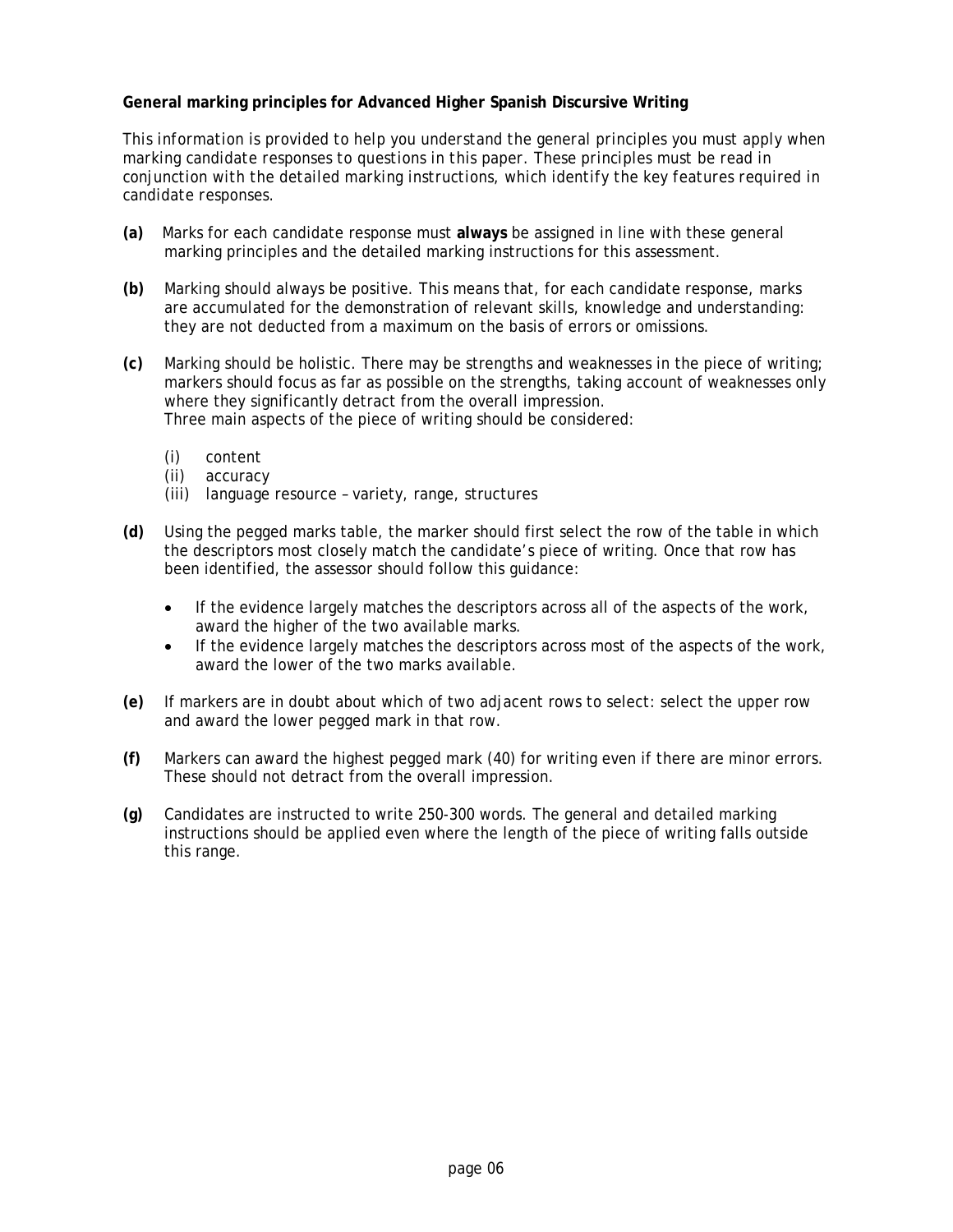## **Detailed marking instructions – Discursive Writing**

| <b>Mark</b>    | Content                                                                                                                                                                                                                                                        | Accuracy                                                                                                                                                                                                                                                                                                                                                        | Language resource: variety, range,<br>structures                                                                                                                                                                                                                                                                                                                                                                                                                                                                                               |
|----------------|----------------------------------------------------------------------------------------------------------------------------------------------------------------------------------------------------------------------------------------------------------------|-----------------------------------------------------------------------------------------------------------------------------------------------------------------------------------------------------------------------------------------------------------------------------------------------------------------------------------------------------------------|------------------------------------------------------------------------------------------------------------------------------------------------------------------------------------------------------------------------------------------------------------------------------------------------------------------------------------------------------------------------------------------------------------------------------------------------------------------------------------------------------------------------------------------------|
| 40<br>or<br>36 | The essay is well structured and all<br>aspects are relevant to the title<br>The topic is addressed fully, in a<br>balanced way<br>Overall this comes over as a<br>comprehensive, competent, well<br>thought-out response to the task<br>which reads naturally | The language is characterised by a high<br>degree of accuracy and may show some<br>flair.<br>A comprehensive range of verbs is used<br>accurately and tenses are consistent and<br>accurate<br>There is evidence of confident handling<br>of all aspects of grammar and spelling<br>Some minor errors need not detract from<br>the overall very good impression | The language used is mostly complex<br>and sophisticated<br>There is a wide range of structures and<br>vocabulary appropriate to Advanced<br>Higher<br>There is a comprehensive range of<br>verbs/verb forms and tenses<br>There is good use of less common<br>adjectives, adverbs, prepositional<br>phrases and, where appropriate, word<br>order<br>There is extensive use of co-ordinating<br>conjunctions and subordinate clauses<br>throughout the writing<br>The language flows well and ideas and<br>opinions are expressed effectively |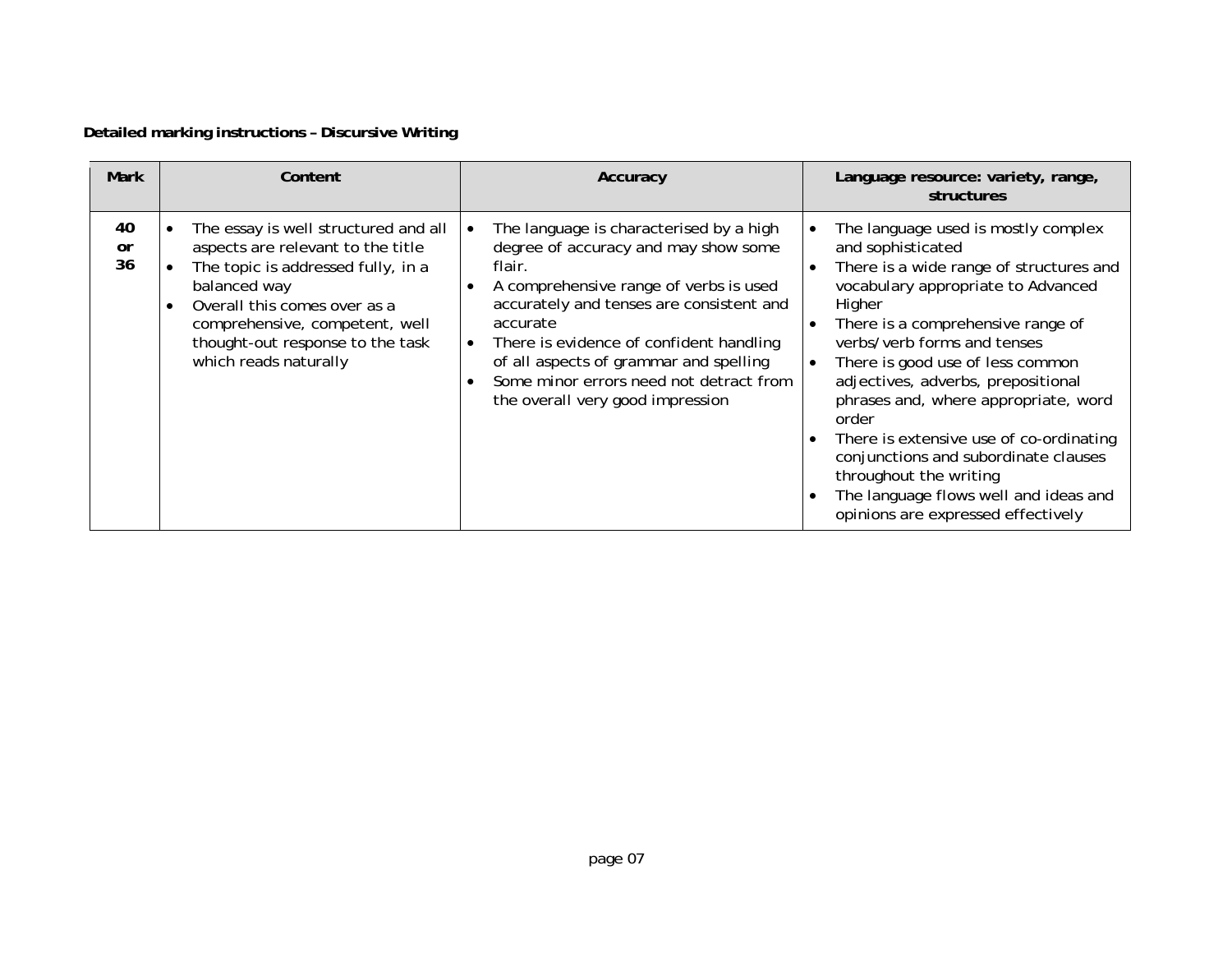| <b>Mark</b>           | Content                                                                                                                                                                        | Accuracy                                                                                                                                                                                                                                                                                                                                                                                                                                                                                                                                                                                                                           | Language resource: variety, range,<br>structures                                                                                                                                                                                                                                                                                                                                                                                                                                            |
|-----------------------|--------------------------------------------------------------------------------------------------------------------------------------------------------------------------------|------------------------------------------------------------------------------------------------------------------------------------------------------------------------------------------------------------------------------------------------------------------------------------------------------------------------------------------------------------------------------------------------------------------------------------------------------------------------------------------------------------------------------------------------------------------------------------------------------------------------------------|---------------------------------------------------------------------------------------------------------------------------------------------------------------------------------------------------------------------------------------------------------------------------------------------------------------------------------------------------------------------------------------------------------------------------------------------------------------------------------------------|
| 32<br><b>or</b><br>28 | The essay has a good sense of<br>structure and most aspects are<br>relevant to the title<br>The topic is addressed well<br>The content is clear and well<br>thought-out        | The language is clearly comprehensible<br>throughout and fairly free of serious<br>errors in areas appropriate to<br><b>Advanced Higher</b><br>A range of verbs is used accurately and<br>tenses are generally consistent and<br>accurate<br>Other parts of speech are used<br>accurately<br>There are few serious errors in spelling<br>and/or punctuation                                                                                                                                                                                                                                                                        | The language used is generally<br>$\bullet$<br>complex and sophisticated<br>Contains a good range of vocabulary<br>and structures appropriate to<br><b>Advanced Higher</b><br>The candidate uses a good range of<br>$\bullet$<br>verbs/verb forms and tenses<br>There is good use of co-ordinating<br>conjunctions and subordinate clauses<br>throughout the writing<br>Ideas and opinions are expressed<br>effectively                                                                     |
| 24<br><b>or</b><br>20 | The essay has some sense of structure<br>and most aspects have some relevance<br>to the title<br>The topic is addressed adequately<br>$\bullet$<br>The content is mostly clear | The less complex language may be<br>$\bullet$<br>mostly accurate. However, in places,<br>where the candidate attempts to use<br>complex and sophisticated language,<br>this may be less successful<br>The verbs are generally correct, but<br>the range of verbs and tenses is<br>limited<br>Spelling and punctuation are generally<br>correct but there may be a few errors<br>in some parts of speech - personal<br>pronouns, gender of nouns, adjective<br>endings, cases, singular/plural<br>confusion<br>Overall, there is more correct than<br>incorrect and there is the impression<br>that the candidate can handle tenses | There are some examples of complex<br>$\bullet$<br>and sophisticated language<br>Contains a reasonable range of<br>$\bullet$<br>vocabulary and structures appropriate<br>to Advanced Higher<br>There is a limited range of verbs/verb<br>$\bullet$<br>forms and tenses<br>There are some successful attempts to<br>use co-ordinating conjunctions and<br>subordinate clauses<br>Ideas and opinions are expressed<br>$\bullet$<br>adequately<br>There is some dictionary misuse<br>$\bullet$ |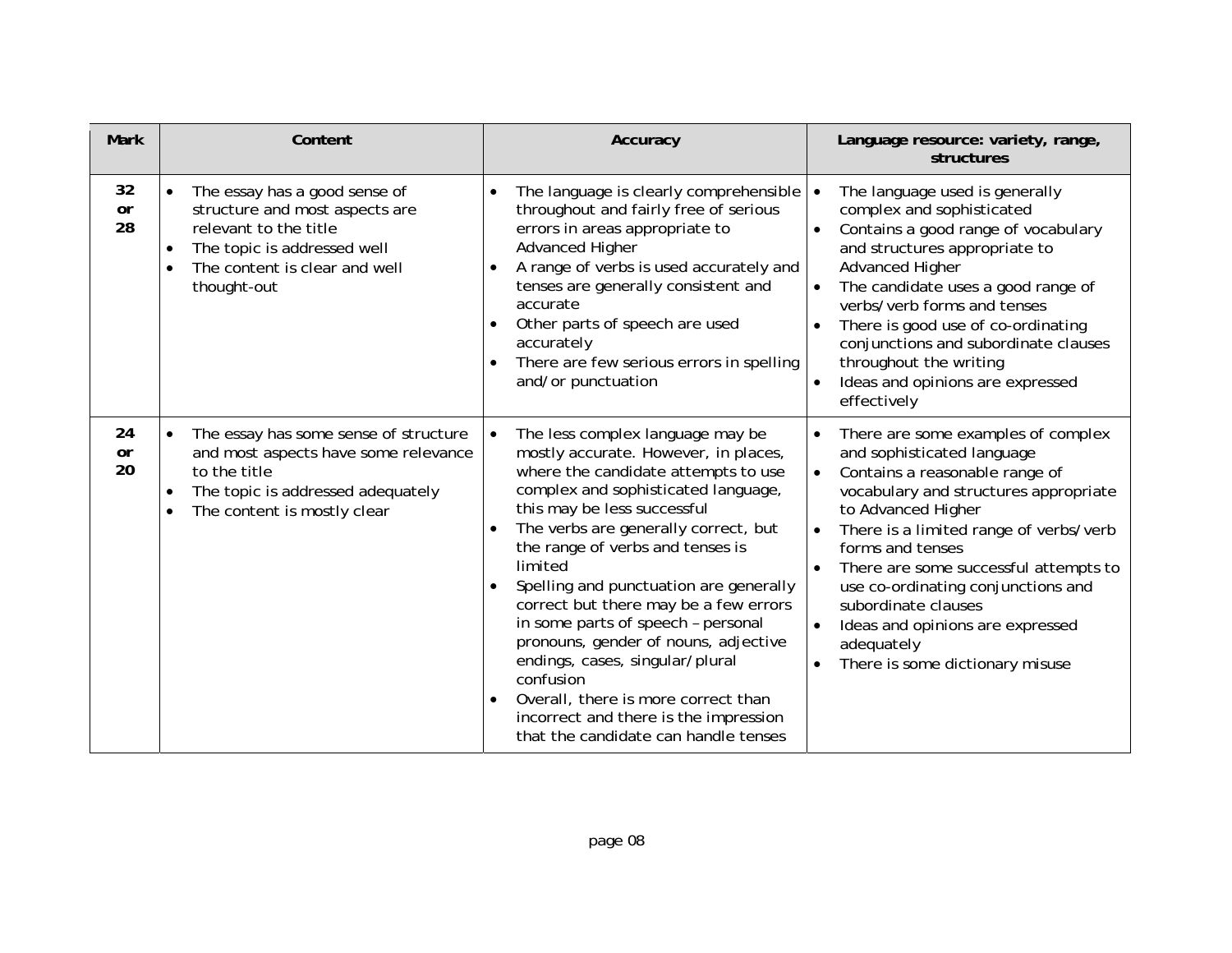| <b>Mark</b>    | Content                                                                                                                                                                                                                             | Accuracy                                                                                                                                                                                                                                                                                                                                                                                                                                                                                                                                                                                                                     | Language resource: variety, range,<br>structures                                                                                                                                                                                                                                                                                                                                                                                                                    |
|----------------|-------------------------------------------------------------------------------------------------------------------------------------------------------------------------------------------------------------------------------------|------------------------------------------------------------------------------------------------------------------------------------------------------------------------------------------------------------------------------------------------------------------------------------------------------------------------------------------------------------------------------------------------------------------------------------------------------------------------------------------------------------------------------------------------------------------------------------------------------------------------------|---------------------------------------------------------------------------------------------------------------------------------------------------------------------------------------------------------------------------------------------------------------------------------------------------------------------------------------------------------------------------------------------------------------------------------------------------------------------|
| 16<br>or<br>12 | The essay is lacking in structure and<br>less than half of the aspects have any<br>relevance to the title<br>The topic is addressed but in a limited<br>way<br>The content is limited and may be<br>presented as a single paragraph | The language is insufficiently accurate<br>to convey meaning clearly and<br>consistently<br>Ability to use verbs and form tenses<br>accurately is inconsistent. There may<br>be confusion between the singular and<br>plural form of verbs<br>Although basic structures are used<br>accurately, control of the language<br>structure at times deteriorates<br>significantly<br>There are errors in other parts of<br>speech - gender of nouns, cases,<br>singular/plural confusion - and in<br>spelling and, where appropriate, word<br>order. Several errors are serious<br>Overall there is more incorrect than<br>correct | There is limited use of complex and<br>sophisticated language<br>Contains a limited range of vocabulary<br>and/or structures appropriate to<br>Advanced Higher<br>There is inconsistency in the use of<br>$\bullet$<br>verbs/verb forms and tenses<br>There are few successful attempts to<br>use co-ordinating conjunctions and<br>subordinate clauses<br>There may be examples of unidiomatic<br>translation from English and/or<br>examples of dictionary misuse |